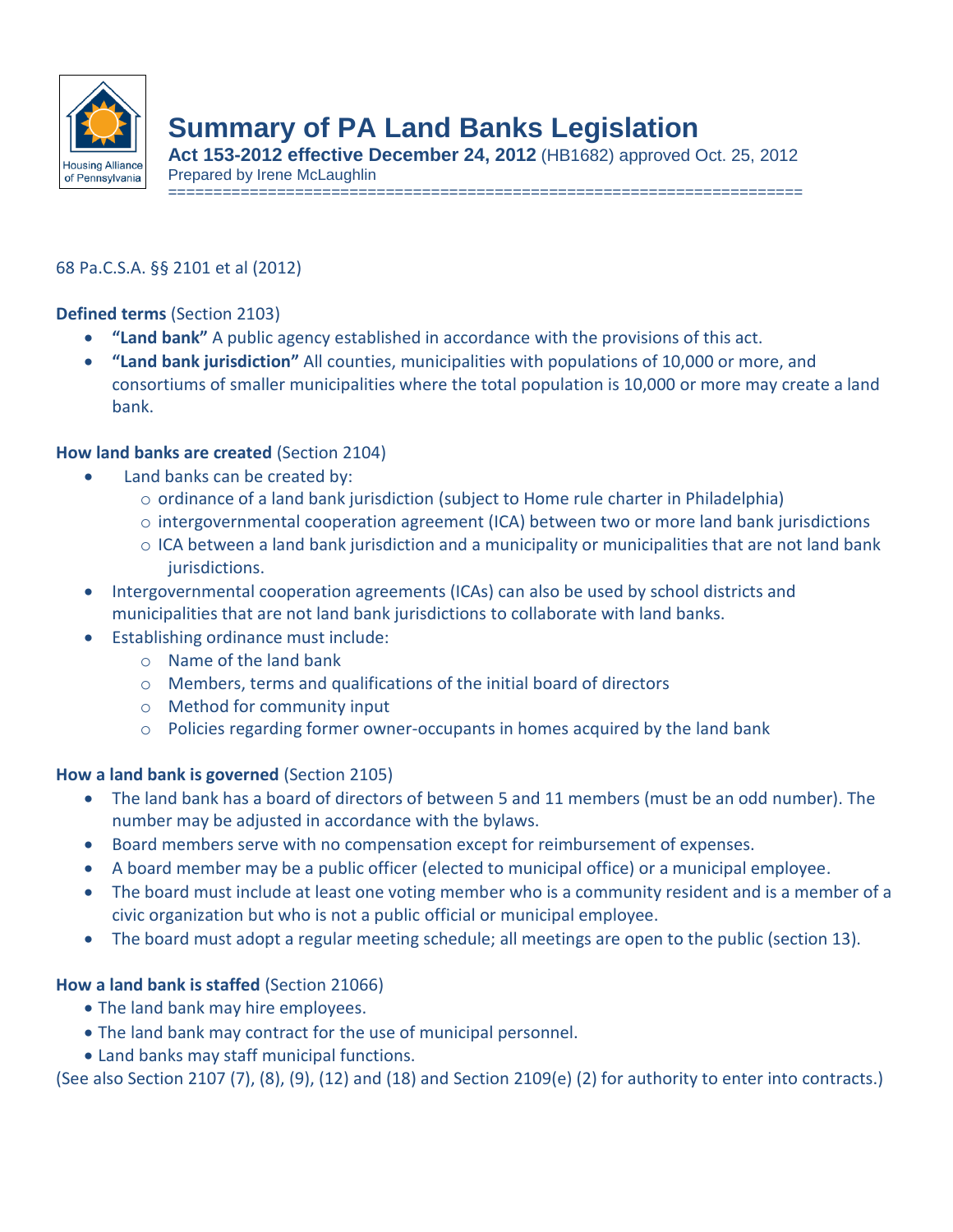## **General powers of a land bank** (Section 2107)

"All powers necessary or appropriate to carry out and effectuate its purposes and provisions", including the power to:

- adopt, amend and repeal bylaws
- sue and be sued (including court actions related to title clearing)
- adopt a seal
- borrow money for the operation and work of the land bank
- issue negotiable revenue bonds and notes (see also section 2112)
- procure insurance or government guarantees for financing
- make and execute contracts
- procure insurance against property losses
- invest money
- enter into contracts for management f, collection of rent from, or sale of, real property of the land bank
- design, develop, construct, demolish, reconstruct, rehabilitate, renovate, relocate and otherwise improve real property
- charge and collect rents, fees and charges for the use of real property of the land bank; charge fees for services provided by the land bank
- enter into a license, easement, lease, or option with respect to real property of the land bank
- enter into partnerships, joint ventures and other collaborative relationships with municipalities and other public and private entities for the ownership, management, development and disposition of real property
- manage the operations of the land bank
- do all other things necessary or convenient to achieve the objectives and purposes of the land bank or other laws that relate to the purposes and responsibility of the land bank

Acquisition and holding of property (Section 2109)

- Real property or interests in real property can be acquired by
	- o gift,
	- o devise,
	- o transfer,
	- o exchange,
	- o foreclosure,
	- o purchase,
	- o donation,
	- o from municipalities,
	- o from tax claim bureaus.
- A redevelopment authority (RA) may transfer properties to the land bank without a redevelopment contract if the properties were acquired by the RA prior to the effective date of the land bank law.
- Land bank real property and income and operations are exempt from state and local taxation; except, property that is continuously leased to a for-profit third party for more than five years at market value is taxed after the fifth year.
- Land banks shall maintain all of their real property in accordance with applicable laws and codes.
- Land banks may only acquire property within their jurisdiction, except by ICA.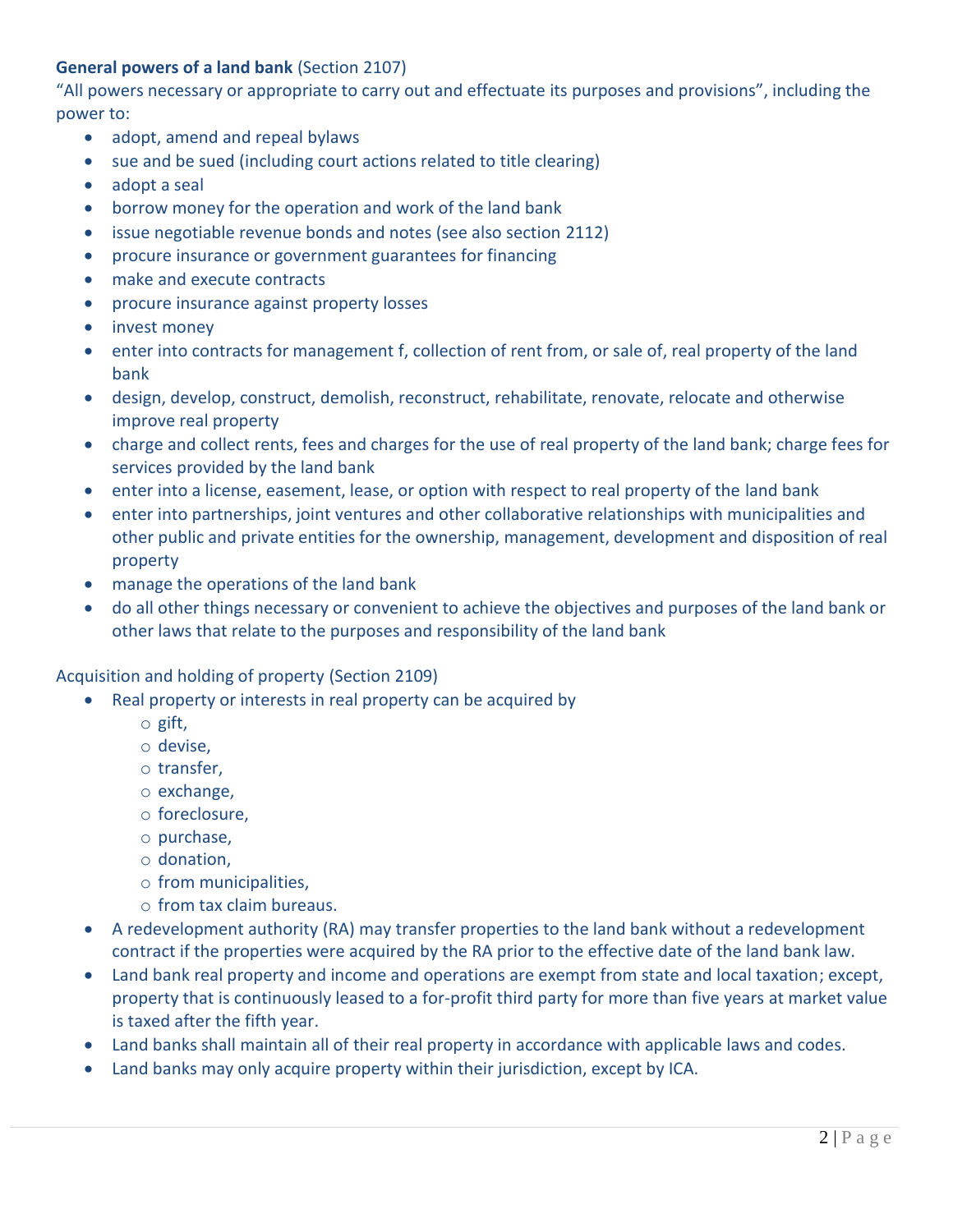

# **Summary of PA Land Banks Legislation**

**Act 153-2012 effective December 24, 2012** (HB1682) approved Oct. 25, 2012 Prepared by Irene McLaughlin

======================================================================

#### **Disposition of property** (Section 2110)

- The land bank must create an inventory of its real property which is available to the public for inspection.
- A land bank may sell, transfer, lease, or mortgage any real property of the land bank. The amount and form of consideration is determined by the land bank and may include, among other things, money, secured financial obligations, and contractual commitments related to the present and future use of the property.
- Requirements applicable to disposition of real property by municipalities shall not be applicable to disposition of real property by land banks.
- The land bank jurisdiction may establish priorities for the reuse of real property it conveys, including but not limited to uses for:
	- o purely public spaces and places;
	- o affordable housing;
	- o retail, commercial and industrial activities;
	- o conservation areas.
- The land bank must consider all duly adopted land use plans.

## **Financing land bank operations** (Section 2111)

A land bank may receive funding in various forms such as:

- grants and loans from the municipalities creating the land bank, from the Commonwealth, from the federal government and from other public and private sources;
- payments for services rendered;
- rents and leasehold payments:
- consideration for disposition of real and personal property;
- proceeds of insurance coverage for losses incurred;
- income from investments;
- tax recapture by agreement with the taxing jurisdictions for not more than 50% of real property taxes collected for five years after transfer of property. School district taxes are included only if specifically agreed to by the school district.

## **Borrowing and issuance of bonds** (Section 2112)

- A land bank may issue tax exempt bonds in accordance with required procedures. Municipalities may, but are not required to, guarantee the bonds.
- Land bank bonds and the income they produce are exempt from state and local taxation.

## **Other laws that govern land banks** (Sections 2113 & 2115)

 Land banks are required to keep records of proceeding and are subject to open meetings, right to know, conflict of interests, and ethical standards laws.